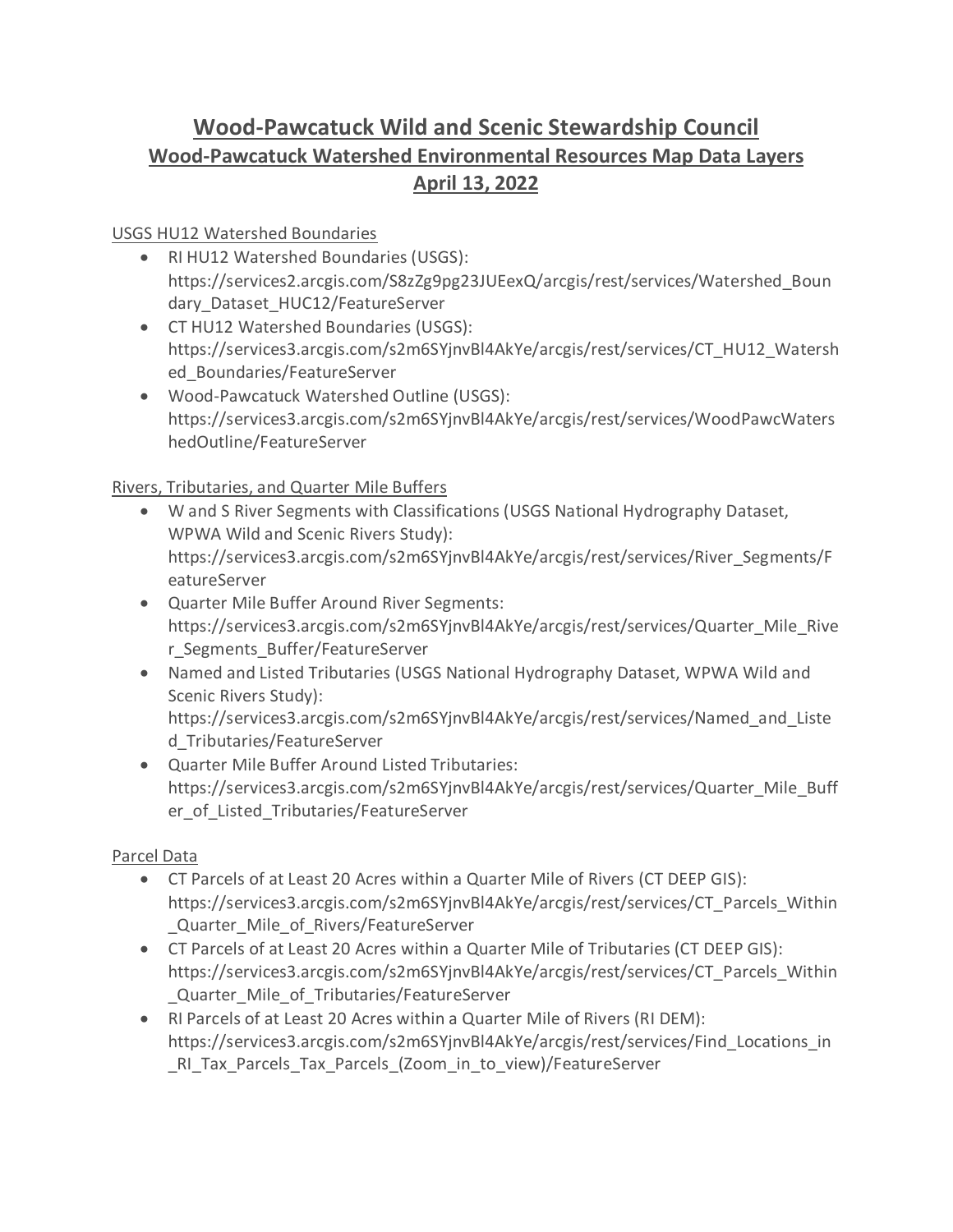- RI Parcels of at Least 20 Acres within a Quarter Mile of Tributaries (RI DEM): https://services3.arcgis.com/s2m6SYjnvBl4AkYe/arcgis/rest/services/RI\_Tax\_Parcels\_Ta x\_Parcels\_Within\_Quarter\_Mile\_of\_Tributaries/FeatureServer
- Connecticut Parcels (All) (CT DEEP GIS): https://services1.arcgis.com/FjPcSmEFuDYlIdKC/arcgis/rest/services/Connecticut\_Parcel s for Protected Open Space Mapping/FeatureServer/0
- RI Parcels (All) (RI DEM): https://risegis.ri.gov/hosting/rest/services/RIDEM/Tax\_Parcels/MapServer

## Habitat and Conservation

- RI Aquatic Invasive Species (RI DEM) https://services3.arcgis.com/s2m6SYjnvBl4AkYe/arcgis/rest/services/RI\_Aquatic\_Invasiv e\_Species/FeatureServer
- CT Critical Habitats (CT DEEP): https://services1.arcgis.com/FjPcSmEFuDYlIdKC/arcgis/rest/services/Critical\_Habitats/F eatureServer/0
- CT Natural Diversity Database (CT DEEP): https://services1.arcgis.com/FjPcSmEFuDYlIdKC/arcgis/rest/services/Natural\_Diversity\_ Database/FeatureServer/0
- RI Conservation Opportunity Areas (RI DEM): https://risegis.ri.gov/hosting/rest/services/RIDEM/Conservation\_Opportunity\_Areas/M apServer
	- o Critical or Uncommon Habitat
	- o Composite Conservation Opportunity Areas
	- o Important\_Coastal\_Habitat
	- o Corridor
	- o High Value / High Vulnerability Habitat
	- o Ecological Land Unit
	- o Natural Heritage Area
	- o Unfragmented Forest Blocks (500 acres or more)
	- o Unfragmented Forest Blocks (250 < 500 acres)
	- o Wetland
	- o Hydric Soil
	- o Large Lakes & Ponds
	- o Rivers & Streams
	- o Estuarine & Marine Waters
	- o TNC Resilient & Connected Network
	- o Ecological Communities
- Intact Core Habitat Areas June 2016 version (ESRI): https://tiles.arcgis.com/tiles/nGt4QxSblgDfeJn9/arcgis/rest/services/GICores6\_11\_All\_C ores/MapServer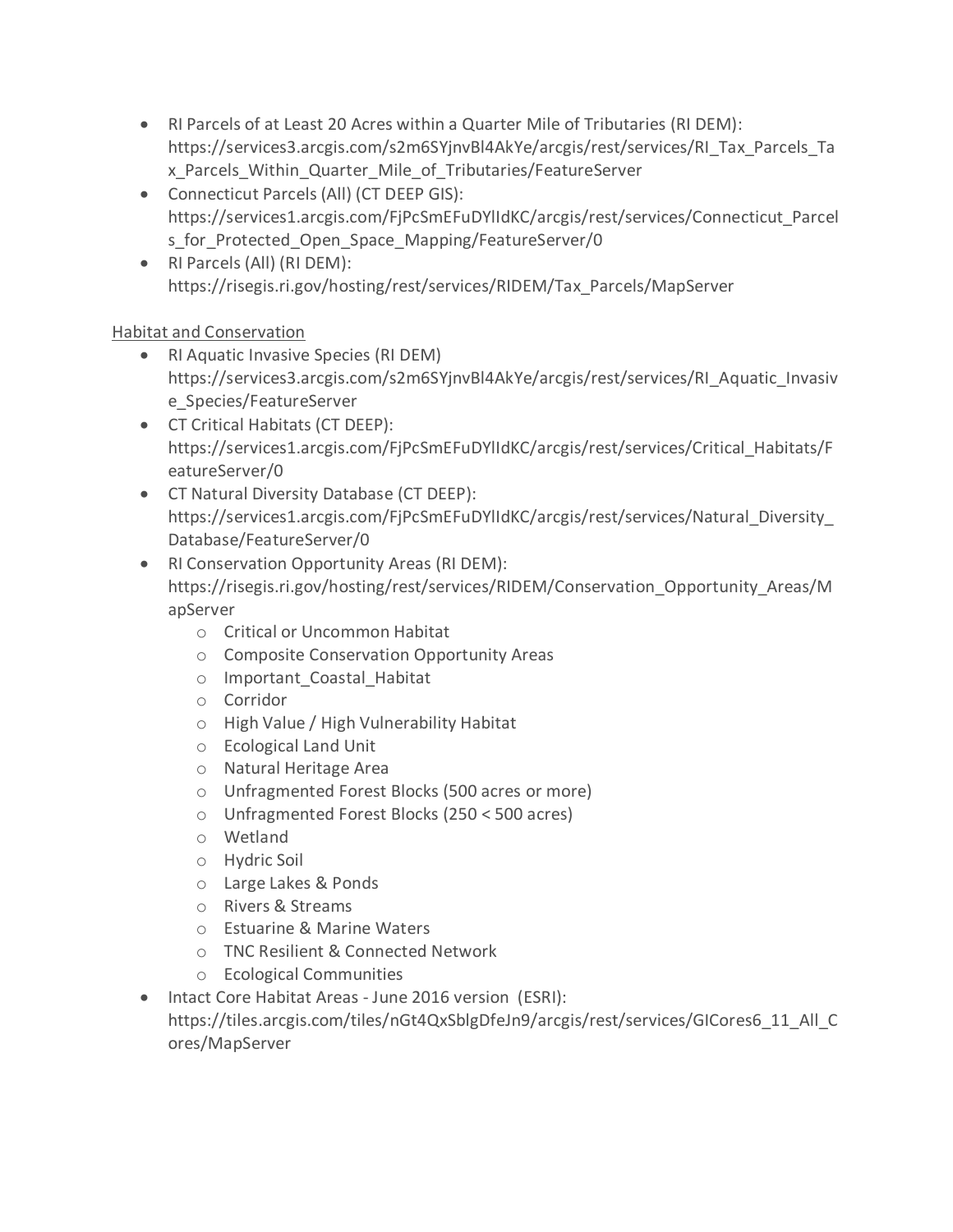• CT Dams (CT DEEP)

https://services1.arcgis.com/FjPcSmEFuDYlIdKC/arcgis/rest/services/Connecticut\_Dams /FeatureServer

- RI Dams (RI DEM) https://services2.arcgis.com/S8zZg9pg23JUEexQ/arcgis/rest/services/Dams/FeatureServ er
- CT 303d Impaired 2020 River, Lake, Estuary Set (CT DEEP) https://services1.arcgis.com/FjPcSmEFuDYlIdKC/arcgis/rest/services/Impaired\_Waterbo dies\_2020/FeatureServer
- RI: 2020 Water Quality Standards and Assessments (RI DEM) https://risegis.ri.gov/hosting/rest/services/RIDEM/Water\_Quality\_Standards\_and\_Asse ssments/MapServer

## Protected Open Space

- CT 2011 Protected Open Space Dataset (CT DEEP): https://services1.arcgis.com/FjPcSmEFuDYlIdKC/arcgis/rest/services/2011\_Protected\_O pen\_Space\_Mapping/FeatureServer/0
- RI Conservation Land (RI DEM) https://risegis.ri.gov/hosting/rest/services/RIDEM/Conservation\_Land\_in\_RI/MapServer
	- o Federal Aid Project
	- o LWCF 6(F) Conversion
	- o Land & Water Conservation Fund 6(f) Boundary
	- o State Conservation Land
	- o Local Conservation Land
	- o National Conservation Easement Data (RI)
	- o Protected Areas Database US

## Flood Hazard

• CT Flood Hazard Map (National Flood Insurance Program):

https://services1.arcgis.com/FjPcSmEFuDYlIdKC/ArcGIS/rest/services/CT\_Flood\_Hazard \_Map/FeatureServer

- o CT Flood Hazard Map Floodway
- o CT Flood Hazard Map State Encroachment Lines 24k
- o CT Flood Hazard Map Flood Hazard Boundaries
- o CT Flood Hazard Map Food Hazard Area
- o CT Flood Hazard Map Base Flood Elevation Lines
- RI Flood Hazard Areas (RI Emergency Management Agency/URI EDC RIGIS, from Digital Flood Insurance Rate Map):

https://services2.arcgis.com/S8zZg9pg23JUEexQ/arcgis/rest/services/Flood\_Hazard\_Are as/FeatureServer/0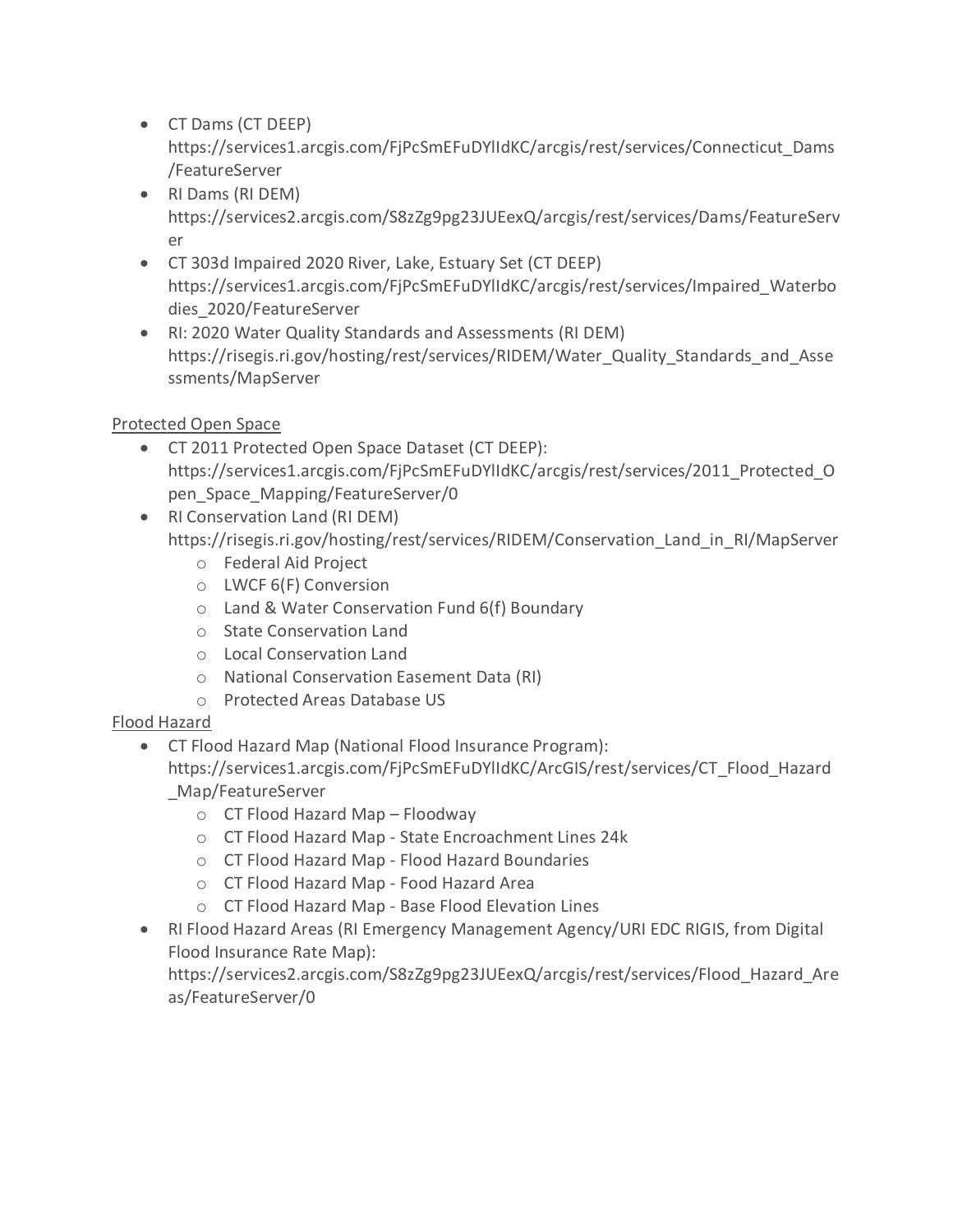Geology

- CT Quaternary Geology (CT DEEP): https://services1.arcgis.com/FjPcSmEFuDYlIdKC/arcgis/rest/services/Connecticut\_Quate rnary\_Geology\_Features/FeatureServer/2
- CT Quaternary Geology Line Features (CT DEEP): https://services1.arcgis.com/FjPcSmEFuDYlIdKC/arcgis/rest/services/Connecticut\_Quate rnary\_Geology\_Features/FeatureServer/1
- CT Bedrock Geology (CT DEEP): https://services1.arcgis.com/FjPcSmEFuDYlIdKC/arcgis/rest/services/Connecticut\_Bedro ck\_Geology/FeatureServer/1
- CT Bedrock Geology Contacts (Lines) (CT DEEP): https://services1.arcgis.com/FjPcSmEFuDYlIdKC/arcgis/rest/services/Connecticut\_Bedro ck\_Geology/FeatureServer/0
- RI Geology and Soils (RI DEM, RIGIS): https://risegis.ri.gov/hosting/rest/services/RIDEM/GeologyandSoils/MapServer
	- o Soil Unit
	- o Soil Relative Agriculture Value
	- o Soil Prime or Important Farm
	- o Soil Restrictive Type
	- o Soil Problem Sands
	- o Soil Hydric
	- o Soil HydGrp + Water Table + Constraints
	- o Soil Hydrologic Group
	- o Soil Excessively Permeable
	- o RI Surficial Geology
	- o RI Bedrock Geology

## Groundwater and Aquifers

- RI Groundwater (RI DEM):
	- https://risegis.ri.gov/hosting/rest/services/RIDEM/Groundwater/MapServer
		- o CWHPA
		- o NCWHPA
		- o Groundwater Classification
		- o Groundwater Reservoir
		- o Groundwater Recharge
		- o Sole Source Aquifer
- CT Ground Water Classifications (CT DEEP): https://services1.arcgis.com/FjPcSmEFuDYlIdKC/arcgis/rest/services/Ground\_Water\_Cla ssifications\_Polygon/FeatureServer/0
- CT Surficial Aquifer Potential (CT DEEP): https://services1.arcgis.com/FjPcSmEFuDYlIdKC/arcgis/rest/services/Connecticut\_Surfici al Aquifer Potential/FeatureServer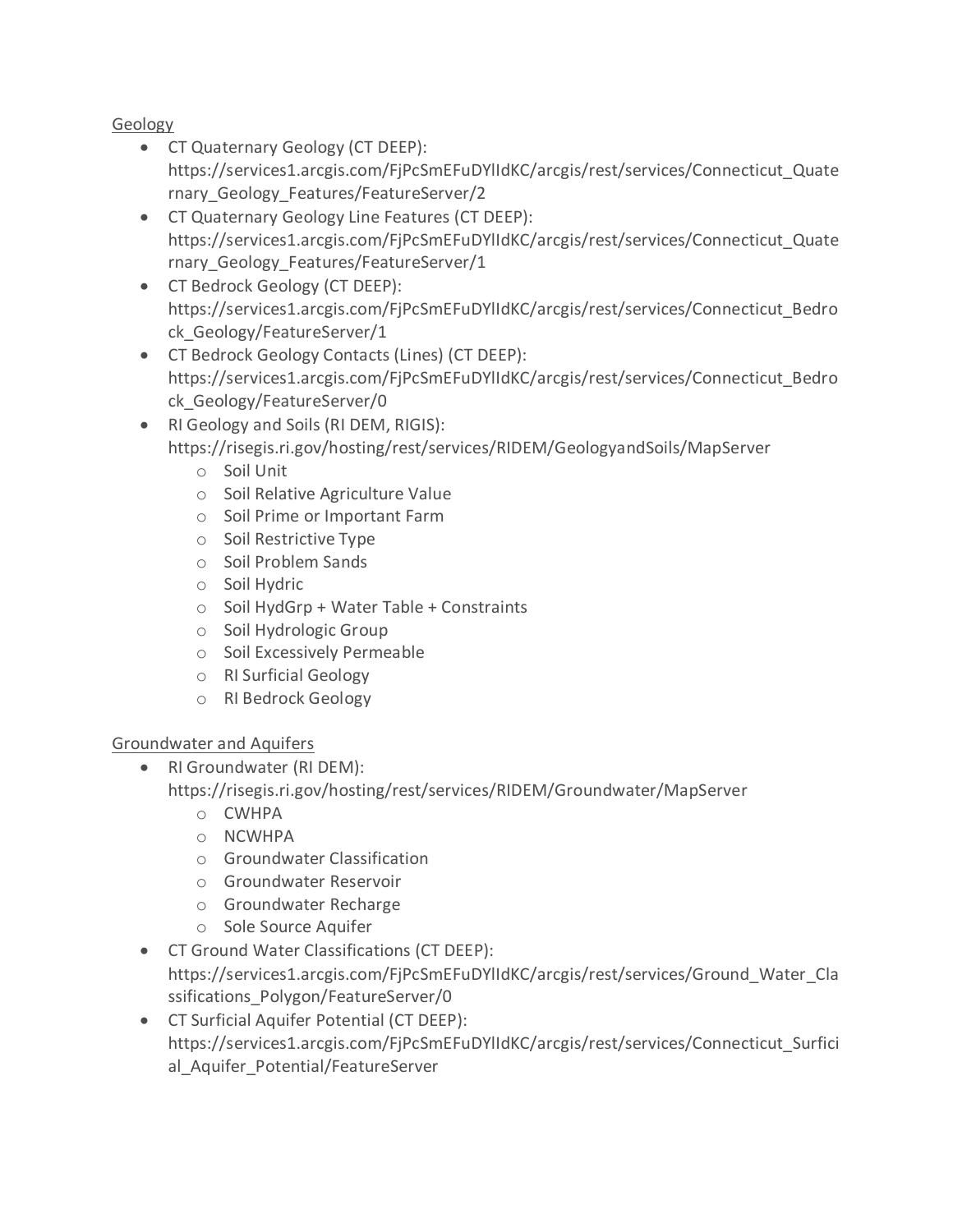Fishing and Boating

- RI Marinas (RI DEM): https://services2.arcgis.com/S8zZg9pg23JUEexQ/arcgis/rest/services/Marinas/FeatureS erver/0
- RI Fishing and Boating Access (RI DEM): https://services2.arcgis.com/S8zZg9pg23JUEexQ/arcgis/rest/services/Fishing\_and\_Boati ng\_Access/FeatureServer/0
- CT Marinas (WP Wild and Scenic Study Committee)
- CT DEEP Boat Launches (CT DEEP): https://services1.arcgis.com/FjPcSmEFuDYlIdKC/arcgis/rest/services/Connecticut\_DEEP Boat Launches/FeatureServer/0

#### Fisheries

- Eastern Brook Trout Joint Venture Brook Trout 09 22 16 https://services3.arcgis.com/s2m6SYjnvBl4AkYe/arcgis/rest/services/ebtjv\_patches\_bkt 09 22 16/FeatureServer
- Eastern Brook Trout Joint Venture Wild Trout 09 22 16 https://services3.arcgis.com/s2m6SYjnvBl4AkYe/arcgis/rest/services/ebtjv\_patches\_wil d trout 09 22 16/FeatureServer
- CT Cold Water Supporting Drainage Basin (CT DEEP): https://services1.arcgis.com/FjPcSmEFuDYlIdKC/arcgis/rest/services/Cold\_Water\_Sites\_ Set/FeatureServer/1
- CT Cold Water Habitat Sites (CT DEEP): https://services1.arcgis.com/FjPcSmEFuDYlIdKC/arcgis/rest/services/Cold\_Water\_Sites\_ Set/FeatureServer/0
- RI Cold Water Fishing (RIGIS, RhodeMap)
	- o RI Streams for Cold Water Fishing https://services1.arcgis.com/ySNtHAXsS5uhPpqQ/arcgis/rest/services/RI\_ColdW aterFishing\_Ponds\_Streams/FeatureServer
	- o RI Ponds for Cold Water Fishing https://services1.arcgis.com/ySNtHAXsS5uhPpqQ/arcgis/rest/services/RI\_ColdW aterFishing\_Ponds\_Streams/FeatureServer
- Culverts Inspected (Fuss and O'Neil) https://services3.arcgis.com/s2m6SYjnvBl4AkYe/arcgis/rest/services/Culverts\_Inspecte d/FeatureServer
- Aquatic Organism Passage High and Significant (barrier) crossings (Fuss and O'Neil, RI DEM)

https://services3.arcgis.com/s2m6SYjnvBl4AkYe/arcgis/rest/services/WPW\_NoAOP\_CT\_ RI/FeatureServer

Regulatory:

• RI Regulatory Overlays (RI DEM):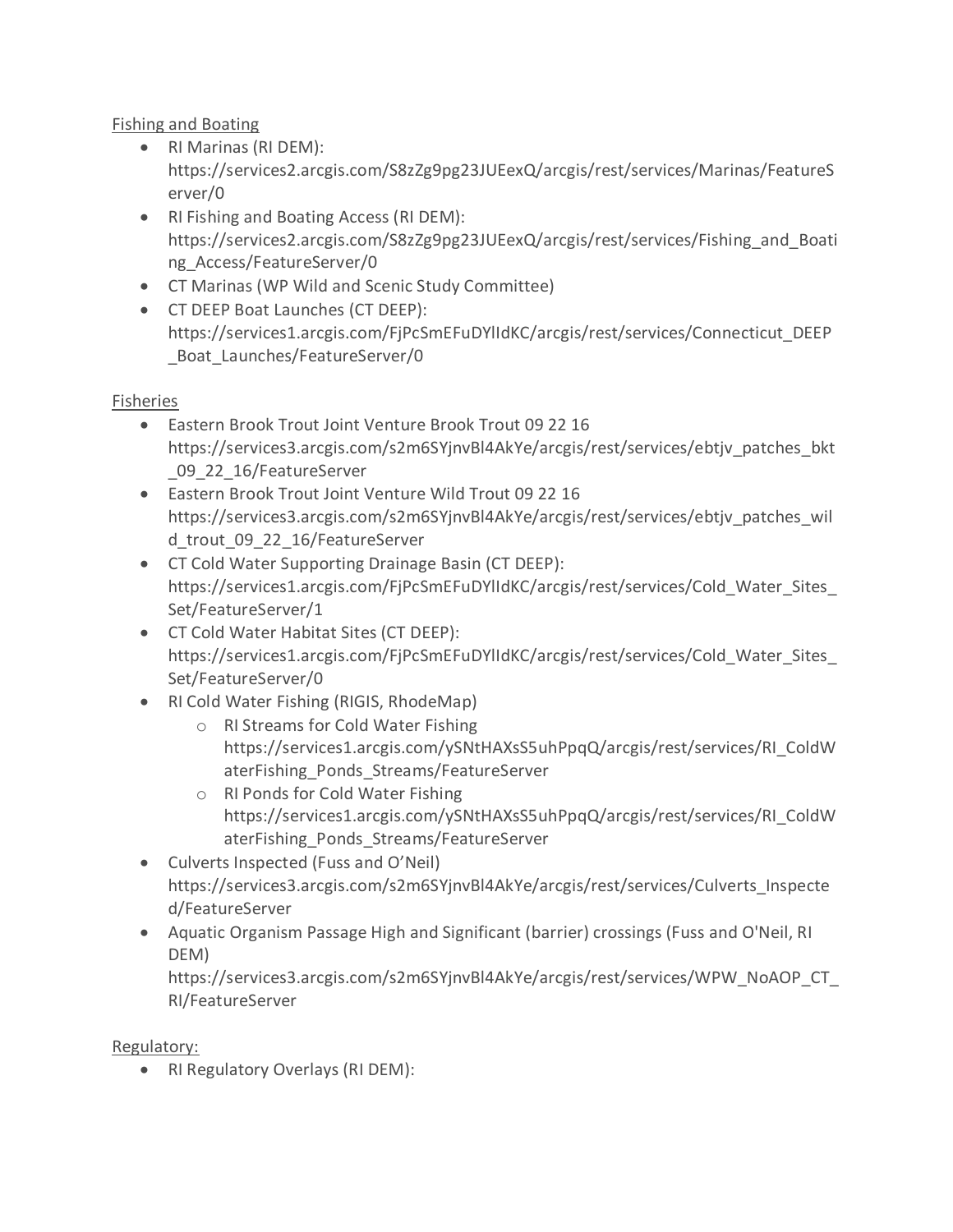https://risegis.ri.gov/hosting/rest/services/RIDEM/Boundaries\_and\_Regulatory\_Overlay s/MapServer

- o CRMC Water Use Categories
- o Cesspool Phaseout
- o Environmental Justice Area
- o Natural Heritage Area
- o OWTS Priority (Critical Resource Area)
- o Stormwater Phase II Area
- o Sewered Area (Approximate)
- o Wetland Jurisdiction
- o Wetland\_Rule\_River\_Regions

National Land Cover Database: Land Cover (Multi-Resolution Land Characteristics Consortium (MRLC)):

https://landscape10.arcgis.com/arcgis/rest/services/USA\_NLCD\_Land\_Cover/ImageServer

Aerial Imagery (Included in Map):

- Rhode Island Aerial Photographs (Spring 2021; State Plane): https://maps.edc.uri.edu/rigis/rest/services/IMG/RI\_202103\_RGB\_3in\_spf/ImageServer
- CT Spring 4 band 2016 3inch Cached: https://cteco.uconn.edu/ctraster/rest/services/images/Ortho\_2016\_tiled/ImageServer

# Aerial Imagery (NOT Included in Map):

- Rhode Island Aerial Photographs (Spring 2018; State Plane): https://maps.edc.uri.edu/rigis/rest/services/IMG/RI\_201804\_RGB\_3in\_spf/ImageServer
- CT 2014 NAIP Summer, 4 band, 1m: https://cteco.uconn.edu/ctraster/rest/services/images/NAIP\_2014/ImageServer
- Rhode Island Aerial Photographs (July 2014): https://maps.edc.uri.edu/arcgis/rest/services/Atlas\_imageryBaseMapsEarthCover/2014 \_USDA\_NAIP/ImageServer
- Rhode Island Aerial Photographs (2008): https://tiles.arcgis.com/tiles/S8zZg9pg23JUEexQ/arcgis/rest/services/atlas\_img\_2008/ MapServer
- CT 2008 NAIP Summer, 4 band, 1m: https://cteco.uconn.edu/ctraster/rest/services/images/NAIP\_2008/ImageServer
- CT 1990 State Wide Aerials: https://cteco.uconn.edu/ctraster/rest/services/images/Ortho\_1990/ImageServer
- Rhode Island Aerial Photographs (1988): https://tiles.arcgis.com/tiles/S8zZg9pg23JUEexQ/arcgis/rest/services/atlas\_img\_1988/ MapServer
- Rhode Island Aerial Photographs (1981): https://tiles.arcgis.com/tiles/S8zZg9pg23JUEexQ/arcgis/rest/services/atlas\_img\_1981/ MapServer